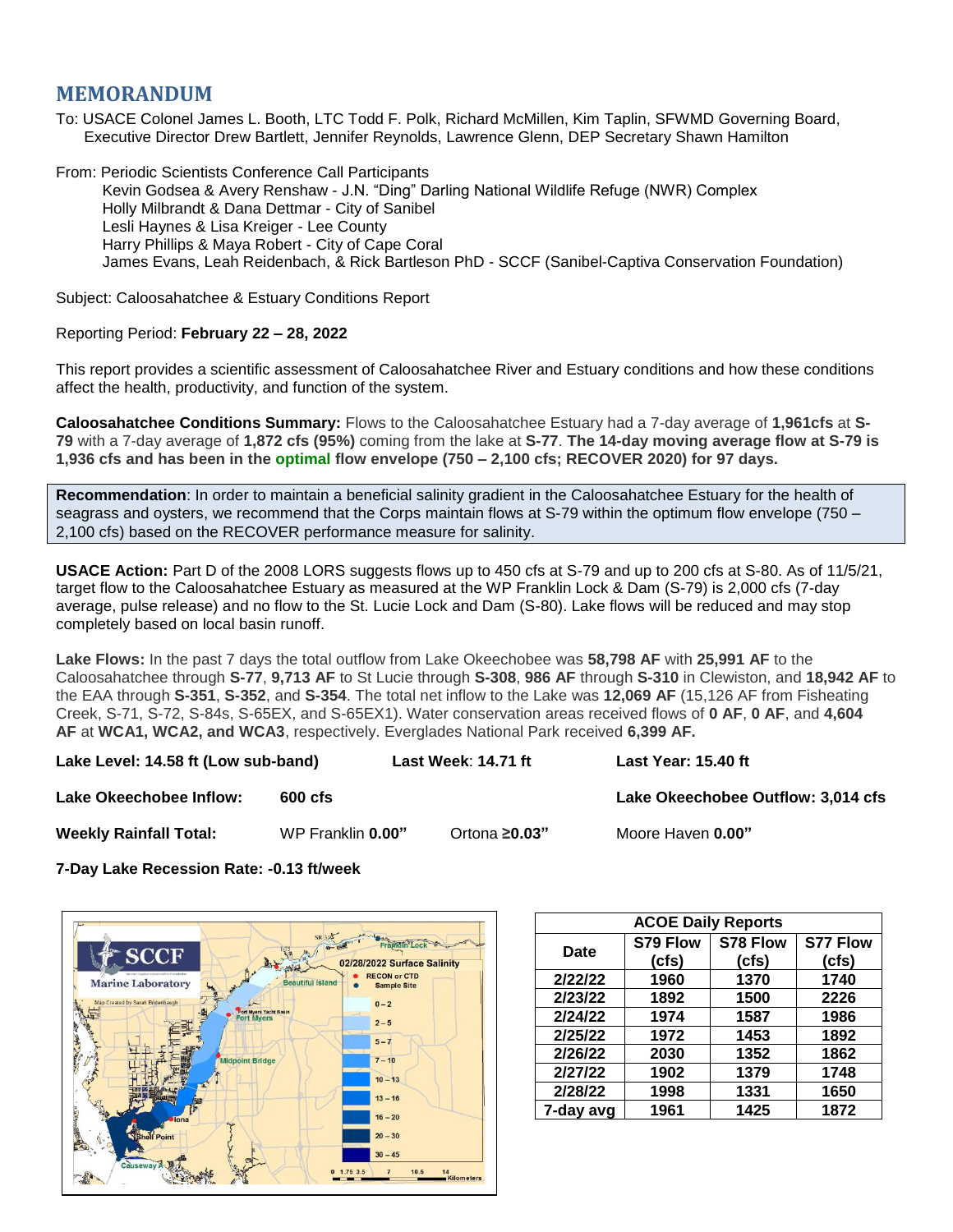#### **Caloosahatchee Estuary Page 2 of 3**



| <b>Site</b>        | 25% Iz            | <b>Target</b><br><b>Values</b> | <b>Turbidity</b> | <b>Target</b><br><b>Values</b> |
|--------------------|-------------------|--------------------------------|------------------|--------------------------------|
|                    | meters            |                                | <b>NTU</b>       |                                |
| <b>Fort Myers</b>  |                   | >1                             |                  | < 18                           |
| <b>Shell Point</b> | 1.55c             | >2.2                           | 2.0              | < 18                           |
| Causeway           | 1.78 <sup>c</sup> | > 2.2                          | 2.9              | < 5                            |

*irradiance. Target values indicate the depth of light penetration needed for healthy seagrass.* m measured, c calculated

**Cyanobacteria Status:** On 2/28/22 sampling for cyanobacteria by the Lee County Environmental Lab reported **moderately abundant** *Dolichospermum* at **the Alva Boat Ramp** as visible specks. *Dolichospermum* was **present** upstream of the **Franklin Locks** as visible specks with some accumulation along the lock. *Microcystis* and *Dolichospermum* were **present** at the **Davis Boat Ramp** as visible specks with some streaks.

**Upper Estuary Conditions:** The 30-day average surface salinity at the Fort Myers Yacht Basin was **3.5 psu**, within the suitable range for tape grass.

**Lower Estuary Conditions:** The average salinity at Shell Point RECON was **25 psu**, within the optimal range for oysters and seagrasses. Water column chlorophyll was low at the Causeway, with diatoms including *Skeletonema*, *Paralia* and *Asterionellopsis* dominating the phytoplankton.

| <b>Monitor Site</b>           | Salinity (psu) <sup>a</sup><br>[previous week] | Diss $O2$<br>$(mg/L)^b$ | <b>FDOM</b><br>$(q$ sde $)^c$ | Chlorophyll<br>$(\mu g/L)^d$ |
|-------------------------------|------------------------------------------------|-------------------------|-------------------------------|------------------------------|
| <b>Beautiful Island</b>       | $---$ [0.3 - 0.7]                              | -------                 |                               | -------                      |
| <b>Fort Myers Yacht Basin</b> | $3.0 - 5.0$ [1.9 - 5.3]                        | -------                 |                               | -------                      |
| <b>Shell Point</b>            | $---$ [13 - 32]                                | $6.6 - 8.3$             | 67.5                          | 2.7                          |
| <b>McIntyre Creek</b>         | $29.6 - 30.9$ [29.0 - 31.2]                    | $4.7 - 14.9$            | $6.9 - 9.4$                   | $0.5 - 1.0$                  |
| <b>Tarpon Bay</b>             | $27.5 - 31.7$ [28.6 - 33.2]                    | $4.9 - 8.6$             |                               | -------                      |
| <b>Wulfert Flats</b>          | $31.2 - 32.0$ [26.3 - 35.1]                    | $3.5 - 7.9$             |                               | $3.0 - 38.2$                 |

### **Water Quality Conditions**

**Red values are outside of the preferred range.**

**<sup>a</sup> Salinity target values: BI < 5, FM < 10, SP = 10 – 30**

**<sup>b</sup> Dissolved O<sup>2</sup> target values: all sites > 4**

**<sup>c</sup> FDOM target values: BI < 70, FM < 70, SP < 11**

**<sup>d</sup> Chlorophyll target values: BI < 11, FM < 11, SP < 11** 

**<sup>s</sup> Single sonde lower and surface layer or surface grab lab measurement**

**------- no data**

**Red Tide:** On 2/25/22, the FWC reported that *K. brevis* was not observed in samples collected statewide over the past week.

**Wildlife Impacts:** In the past week (2/22– 2/28), the CROW wildlife hospital on Sanibel received 1 toxicosis patients: 1 white pelican (died).